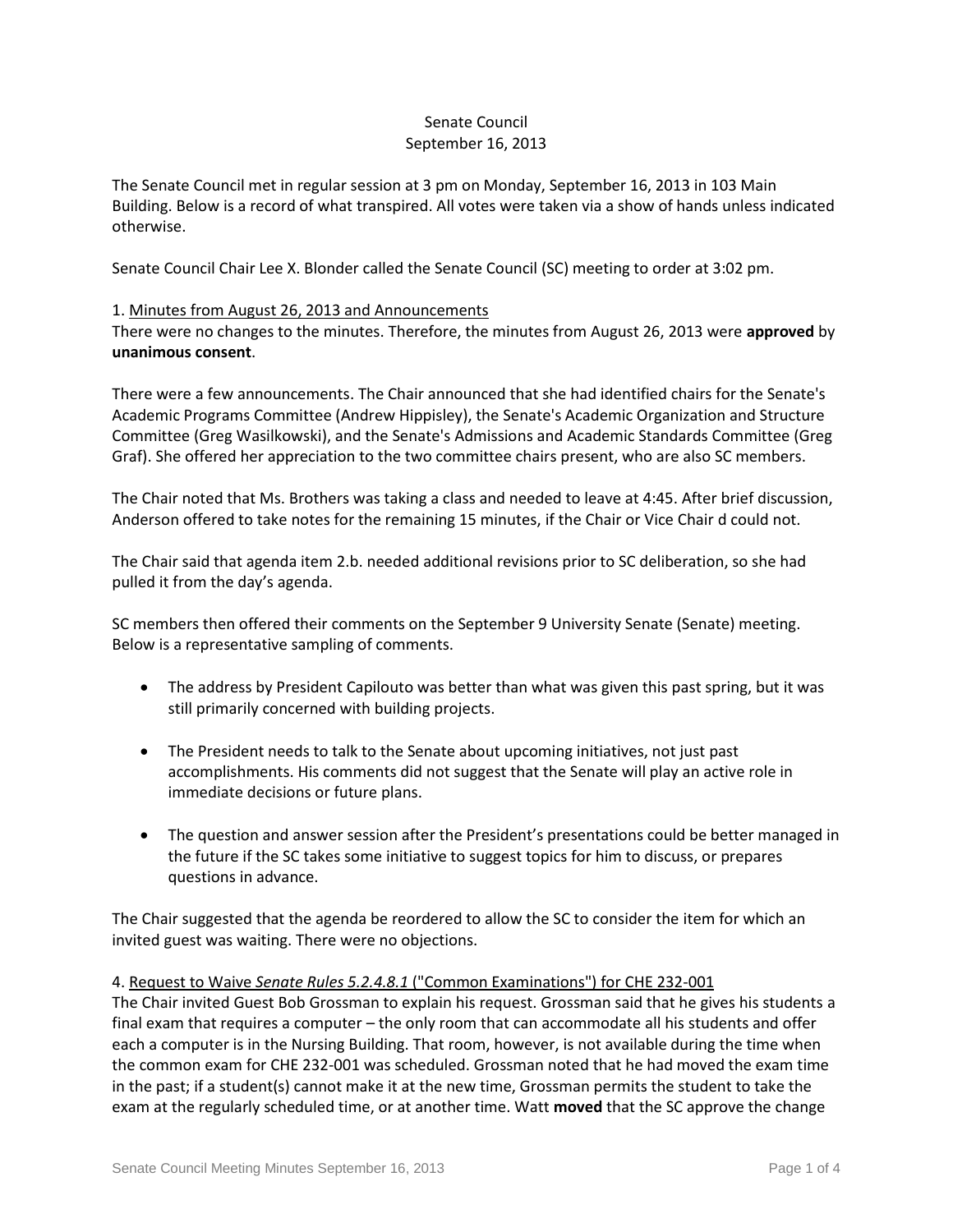in the common exam time for CHE 232 as requested and Brion **seconded**. There being no discussion, a **vote** was taken and the motion **passed** with none opposed.

### 2. Old Business

# a. Senate Committee Preferences - Senate's Advisory Committee on Disability Accommodation and Compliance (SACDAC)

The Chair explained that the SC had approved three faculty members of the new Senate standing committee, the Senate's Advisory Committee on Disability Accommodation and Compliance (SACDAC), but one vacancy remained. She said that she had identified a fourth faculty member to serve. Wood **moved** that the individual be appointed to SACDAC, with a term ending August 2016. Wasilkowski **seconded**. There being no discussion, a **vote** was taken and the motion **passed** with none opposed.

### c. Report of the Ad Hoc Committee on Senate Non-Faculty Membership

The Chair reminded SC members that the SC last discussed the issue during the June 13 SC retreat and that there are five recommendations in the report from the ad hoc Committee on Senate Non-Faculty Membership, one of which was amended at the retreat:

- 1. The name of the University Senate be changed to 'University Faculty Senate'.
- 2. The status of student senators and elected emeriti faculty be changed to non-voting.
- 3. The administrators and Deans who currently are ex officio voting member be moved to ex officio non-voting status.
- 4. The student members of the Senate Council be moved to non-voting status.
- 5. That in a spirit of increasing University communication among participants in shared governance, the charge to the University Assembly be expanded to include a function for the President to periodically meet in joint session with the executive bodies of the University Faculty Senate, Student Senate, and Staff Senate.

She recalled that the SC passed a motion to bring the report to the Senate prior to January 2014; she placed the item on the agenda to refresh everyone's memory and plan future actions. Wood **moved** to delay reconsideration of the repot until the SC takes a formal vote to reinitiate discussion. After a few questions, Wood clarified that the intent of the motion was to indefinitely postpone a report to the Senate. Brion **seconded**. There was lengthy discussion on the motion, with questions about the practical result of such a motion (whether or not it supersedes the motion from June 2013), if the administration had been offered an opportunity to comment on the recommendations, and how others may react to the report. Wood **withdrew** her motion, with Brion's concurrence.

It was generally agreed that prior to moving forward with the ad hoc committee's recommendations, the SC should clarify the Senate's statutory responsibilities for the benefit of newer administrators, after which the SC should solicit input from deans and affected administrators. SC members mentioned the possibility of a working lunch with deans, to share the recommendations of the ad hoc committee and request feedback.

The Chair wrapped up discussion on the recommendations by suggesting that the SC hold off on making a decision about sending the report to the Senate, although the issue will be revisited prior to the December 2013 Senate meeting. In addition, the SC can discuss how to present the recommendations to deans. There were no objections.

## 3. Committee Reports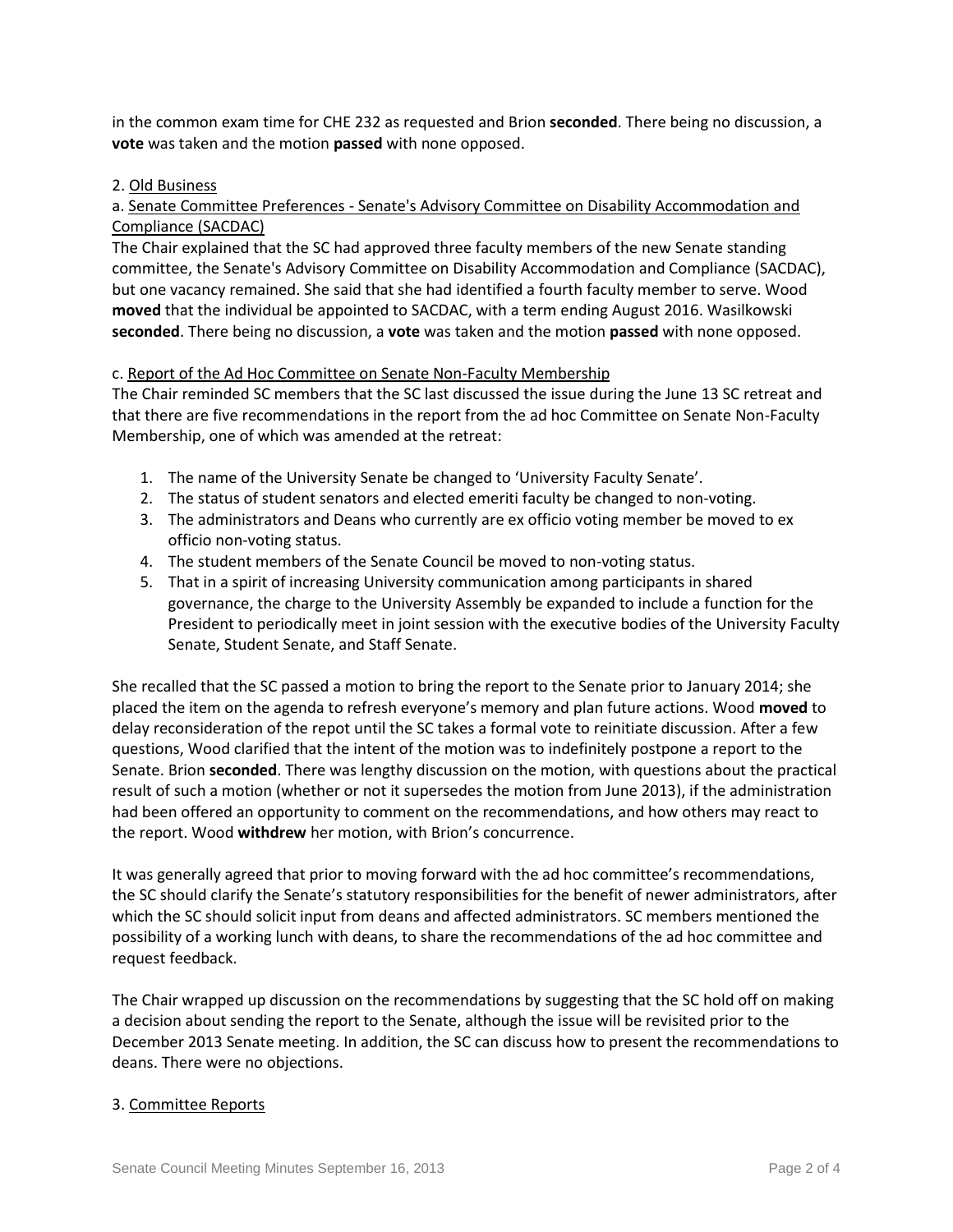a. Senate's Rules and Elections Committee (SREC) - Davy Jones, Chair

i. Proposed Changes to *Senate Rules 6.4.7.A.1*

Guest Davy Jones, chair of the Senate's Rules and Elections Committee (SREC), explained the impetus for the changes – when the omnibus academic offenses language was revised in 2005-2006, there was a small clause in *Senate Rules 6.4.7.A.1* which was overlooked. The issue was brought to the attention of the SREC, who edited the wording to comply with federal regulations. The goal is to protect a student's confidentiality, but not to the extent of destroying part of a student record.

The motion to approve came from the SREC. Wasilkowski **moved** to send the changes to *SR 6.4.7.A.1* to the Senate with a positive recommendation. Debski **seconded**. A **vote** was taken and the motion **passed** with none opposed.

5. Request to Waive *Senate Rules 5.2.4.8.1* ("Common Examinations") for BIO 155 The Chair explained that BIO 155 (all sections) somehow did not make it into the Common Exam schedule.

Watt **moved** that the SC approve the change in the common exam time for BIO 155 as requested and Brion **seconded**. There being no discussion, a **vote** was taken and the motion **passed** with none opposed.

6. Senate's Graduate Communication and Composition Requirement Advisory Committee The Chair said that one of the proposed co-chairs, Roxanne Mountford, was unable to serve in that role due to a research leave. Once a co-chair is identified, the nominee will be brought to the SC for approval.

## 7. Honors Committee Membership

The Chair shared the two nominees for inclusion in the Honors Committee, which is the faculty of record for the Honors Program. Wood **moved** to approve both individuals and Wasilkowski **seconded**. A **vote** was taken and the motion **passed** with none opposed.

## 8. New Undergraduate Program Form

The Chair recalled that at the June retreat, the SC asked Ms. Brothers to consolidate all the academic councils' program criteria into one form. She asked Ms. Brothers to explain the new "New Undergraduate Program Form." Ms. Brothers stated that the form was lengthy, but that the overall intent was to capture all the information required for a new program at the outset. It will include the requirements promulgated by: the Council on Postsecondary Education (CPE); the Southern Association of Colleges and Schools – Commission on Colleges (SACS-COC); and councils of the Senate. Once a department completes the form, there should be no additional information needed for the review process, with the exception of requests for clarification of answers. Ms. Brothers answered a variety of questions from SC members, noting that she was happy to incorporate suggestions into the form, which was still a work in process.

Guest Ben Withers, interim associate provost for undergraduate education and Honors Program director, arrived. The Chair suggested that SC members ask any questions they might have about either the Senate's Graduate Communication and Composition Requirement Advisory Committee or the Honors Committee.